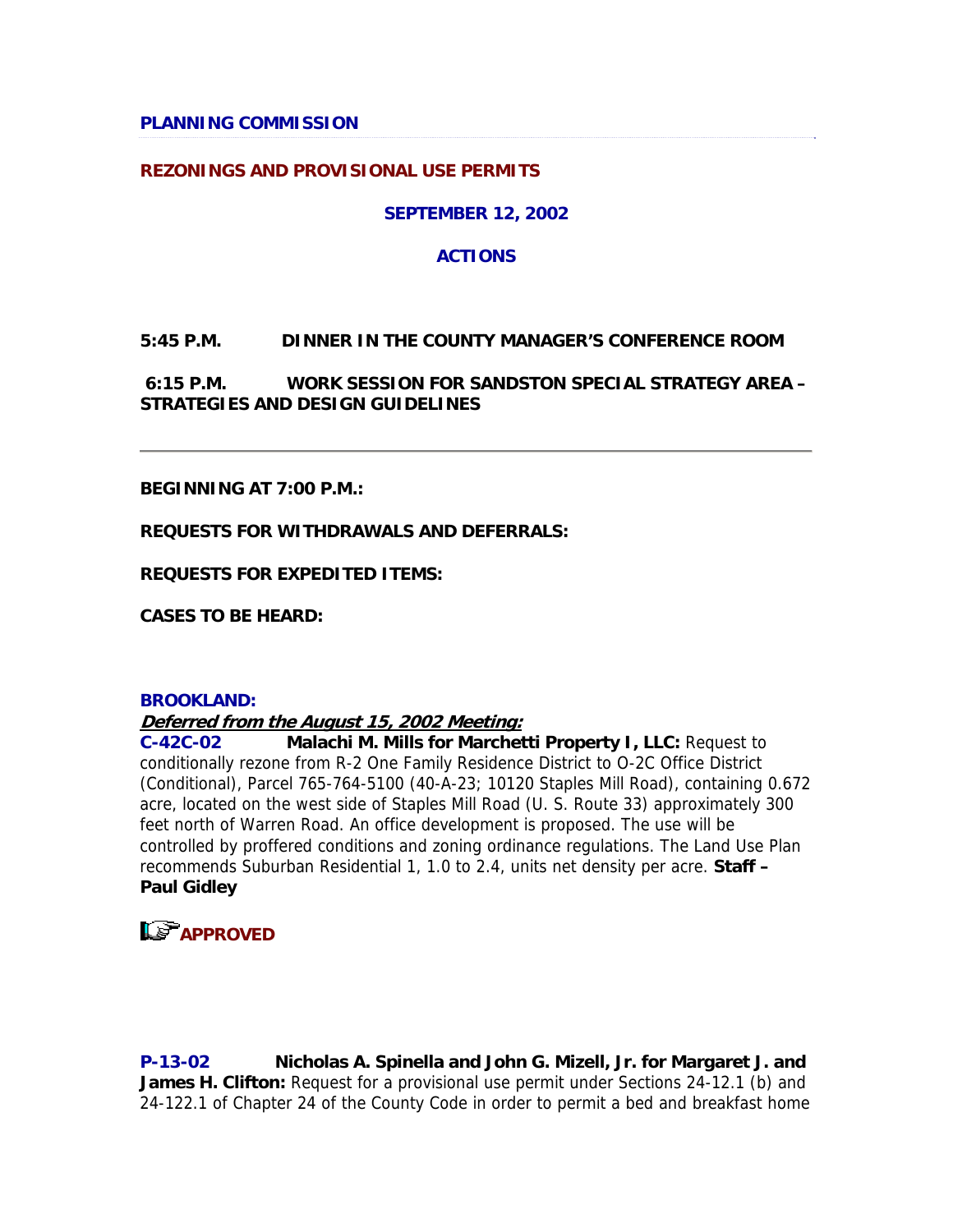and gatherings for weddings, wedding receptions, anniversaries, birthdays, meetings and receptions for civic groups, private individuals, or non-profit groups, on Parcel 771- 767-7742 (31-A-46) and part of Parcel 771-767-9566 (31-A-47A), containing approximately 5.12 acres, located at the northeast intersection of Mountain Road and Old Washington Highway (2900 and 2910 Mountain Road). The existing zoning is R-2A One Family Residence District. The Land Use Plan recommends Suburban Residential 1, and Environmental Protection Area. **Staff – Lee Householder**



**C-51C-02 Laraine Isaac and/or Robert Nelson for Hugh W. Owens:** Request to conditionally rezone from R-2 and R-4 One Family Residence Districts to O-2C Office District (Conditional), Parcels 769-745-9272 (93-A-2, 6501 Old Bethlehem Road), and 770-745-1768 (93-A-3A, 6500 Old Bethlehem Road), containing approximately 2.58 acres, located at the northeast intersection of Interstate Route 64 and Bethlehem Road. An office development is proposed. The use will be controlled by proffered conditions and zoning ordinance regulations. The Land Use Plan recommends Environmental Protection Area and Urban Residential, 3.4 to 6.8 units net density per acre. **Staff – Lee Householder**

## **DEFERRED TO OCTOBER 10, 2002**

**C-52-02 Don Blake for Joseph M. Coleman:** Request to rezone from R-3 One Family Residence District to M-1 Light Industrial District, Parcel 770-753-9193 (61- 4-1-3, 8503 Staples Mill Road, Boudar Gardens), containing 0.44 acre, located on the east line of Staples Mill Road (U. S. Route 33) approximately 46 feet north of Heisler Avenue. Light manufacturing is proposed. The use will be controlled by zoning ordinance regulations. The Land Use Plan recommends Light Industry. **Staff – Paul Gidley.**

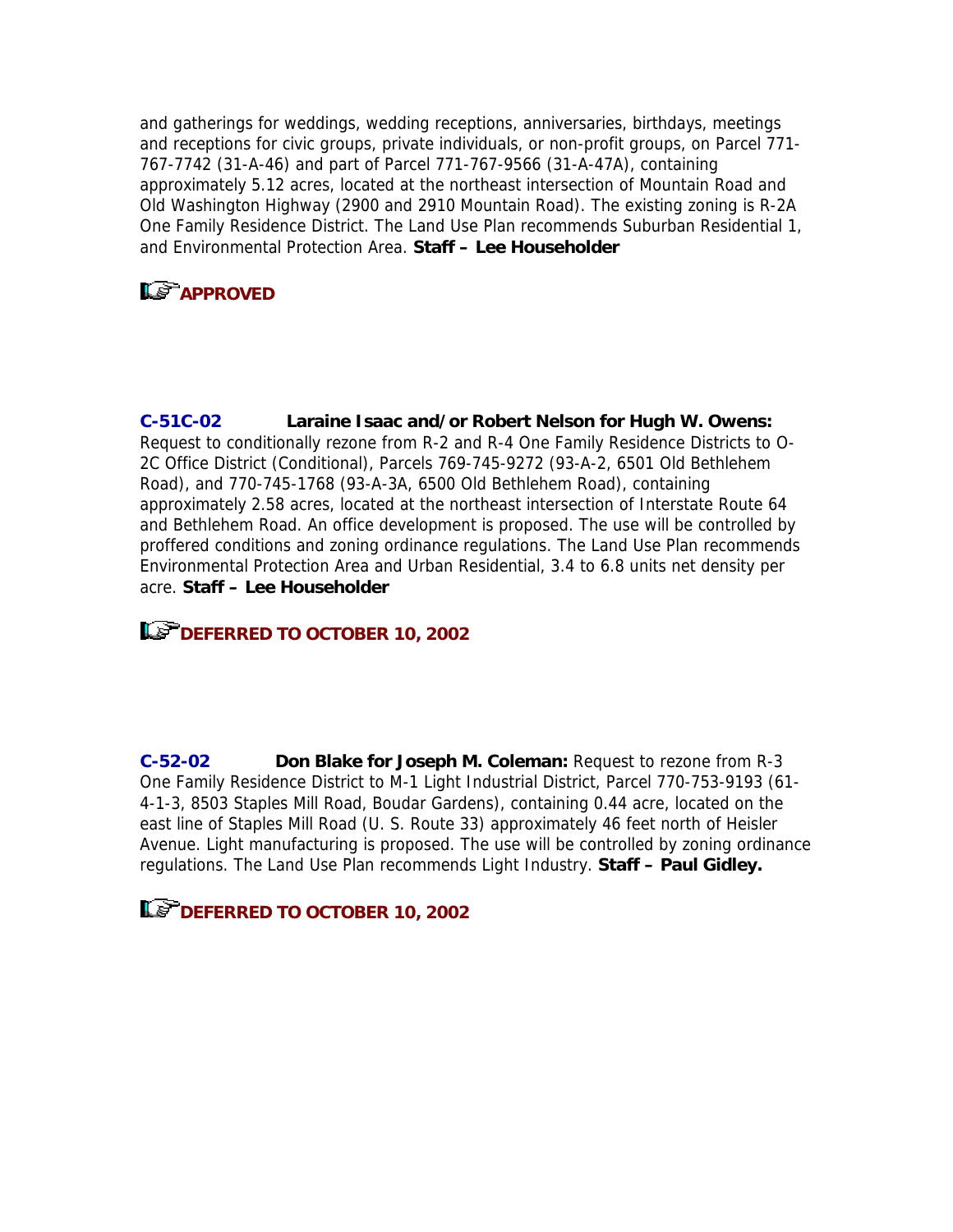### **FAIRFIELD:**

### **Deferred from the August 15, 2002 Meeting:**

**C-45C-02 Mountain–Woodman LLC:** Request to Conditionally rezone from A-1 Agricultural District and RTHC Residential Townhouse District (conditional) to RTHC Residential Townhouse District (conditional) part of parcels 775-763-5984, 776-765- 5797, and 776-766-3112, containing 8.374 acres, located along the south line of Mountain Road approximately 210 feet east of Woodman Road. Residential townhouses for sale are proposed. The applicant has proffered to develop no more than 70 lots on the property. The Land Use Plan recommends Office and Open Space/Recreation. **Staff – Tom Coleman**

## **APPROVED**

**C-23-02 Richmond Federal Credit Union:** Request to rezone from O-1 Office District to O-2 Office District, Parcel 783-762-9359 (43-2-8-11 & 12), containing 0.8305 acre, located at the northwest intersection of Brook Road (U. S. Route 1) and New York Avenue (Biltmore Subdivision). A bank (credit union) branch of the Richmond Federal Credit Union is proposed. Zoning ordinance regulations will control the use. The Land Use Plan recommends Office and Environmental Protection Area. **Staff – Jean Moore**

### **ILP DEFERRED TO OCTOBER 10, 2002**

**C-53C-02 Donald Strange-Boston for Chestnut Grove, LP/Peter** 

**Runkle:** Request to amend proffered conditions accepted with rezoning case C-51C-98, on part of Parcel 774-758-4341 (51-A-98, 9010 Woodman Road), containing 3.919 acres, located on the west line of Woodman Road approximately 200 feet north of E. Parham Road. The amendment would modify Proffer 4 to allow removal/replacement of existing trees and to allow a 7' high in-lieu of a 8' high masonry wall along the northwest property line, abutting Laurel Dell Subdivision The existing zoning is R-6C General Residence District (Conditional) and B-1 Business District. The Land Use Plan recommends Office and Commercial Concentration. **Staff – Jean Moore**

# **LE<sup>P</sup>APPROVED**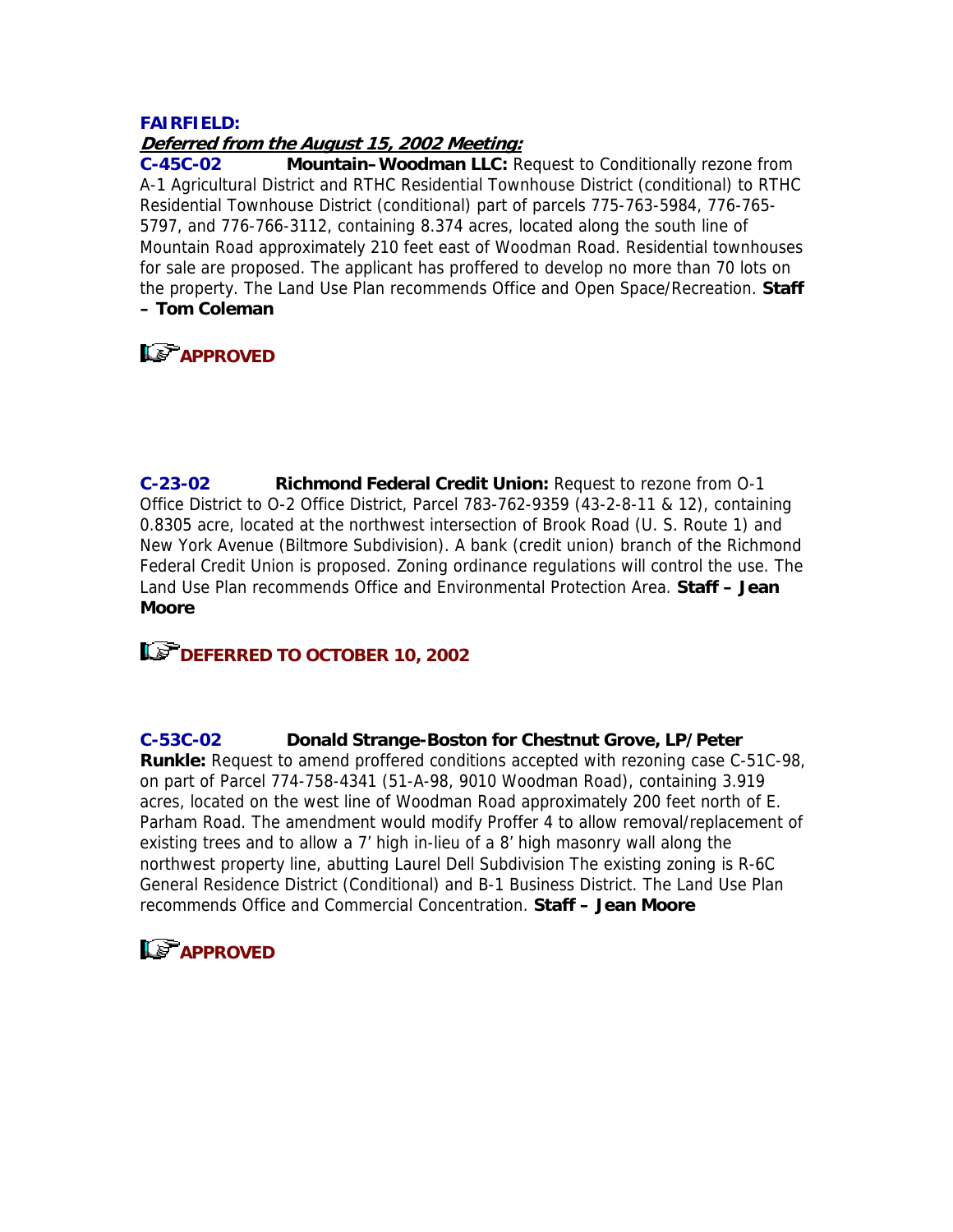### **THREE CHOPT:**

### **Deferred from the August 15, 2002 Meeting:**

**C-11C-02 Webb L. Tyler for Parham Road Self-Storage, LLC:** Request to conditionally rezone from A-1 Agricultural District to M-1C Light Industrial District (Conditional), Parcel 748-770-8794 (19-A-27); 11140 Ford's Country Lane, containing 6.668 acres, located on the east line of Ford's Country Lane approximately 440 feet east of its intersection with Nuckols Road and New Wade Lane. A mini-storage facility is proposed. The use will be controlled by proffered conditions and zoning ordinance regulations. The Land Use Plan recommends Office/Service. **Staff – Mark Bittner**

### **Le<sup>P</sup>DEFERRED TO OCTOBER 10, 2002**

### **Deferred from the August 15, 2002 Meeting:**

**C-36C-02 Jim McVey:** Request to conditionally rezone from R-2 One Family Residence District to O-1C Office District (Conditional), Parcel 754-747-3878 (79-A-70), containing approximately 0.32 acre, located at the southeast intersection of Michael and Parham Roads (8481 Michael Road). An office building is proposed. The use will be controlled by proffered conditions and zoning ordinance regulations. The Land Use Plan recommends Office. **Staff – Paul Gidley**

## **DEFERRED TO NOVEMBER 14, 2002**

### **Deferred from the August 15, 2002 Meeting:**

**C-49C-02 Jack R. Wilson, III:** Request to conditionally rezone from O-3C Office District (Conditional) to B-2C Business District (Conditional), Parcel 749-761-3214 (48-5-A-12A), containing 2.905 acres, located on the north line of Innslake Drive approximately 400 feet east of Cox Road (4051 Innslake Drive). A hotel/motel (signage) is proposed. The use will be controlled by proffered conditions and zoning ordinance regulations. The Land Use Plan recommends Office. **Staff – Mark Bittner**

### **Le<sup>P</sup> DEFERRED TO OCTOBER 10, 2002**

**C-54C-02 Neil P. Farmer for Willbrook LLC:** Request to conditionally rezone from A-1 Agricultural District to R-3C One Family Residence District (Conditional), Parcels 748-766-2289 (27-A-23, 4741 Sadler Road), 748-766-1856 (27-A-24, 4711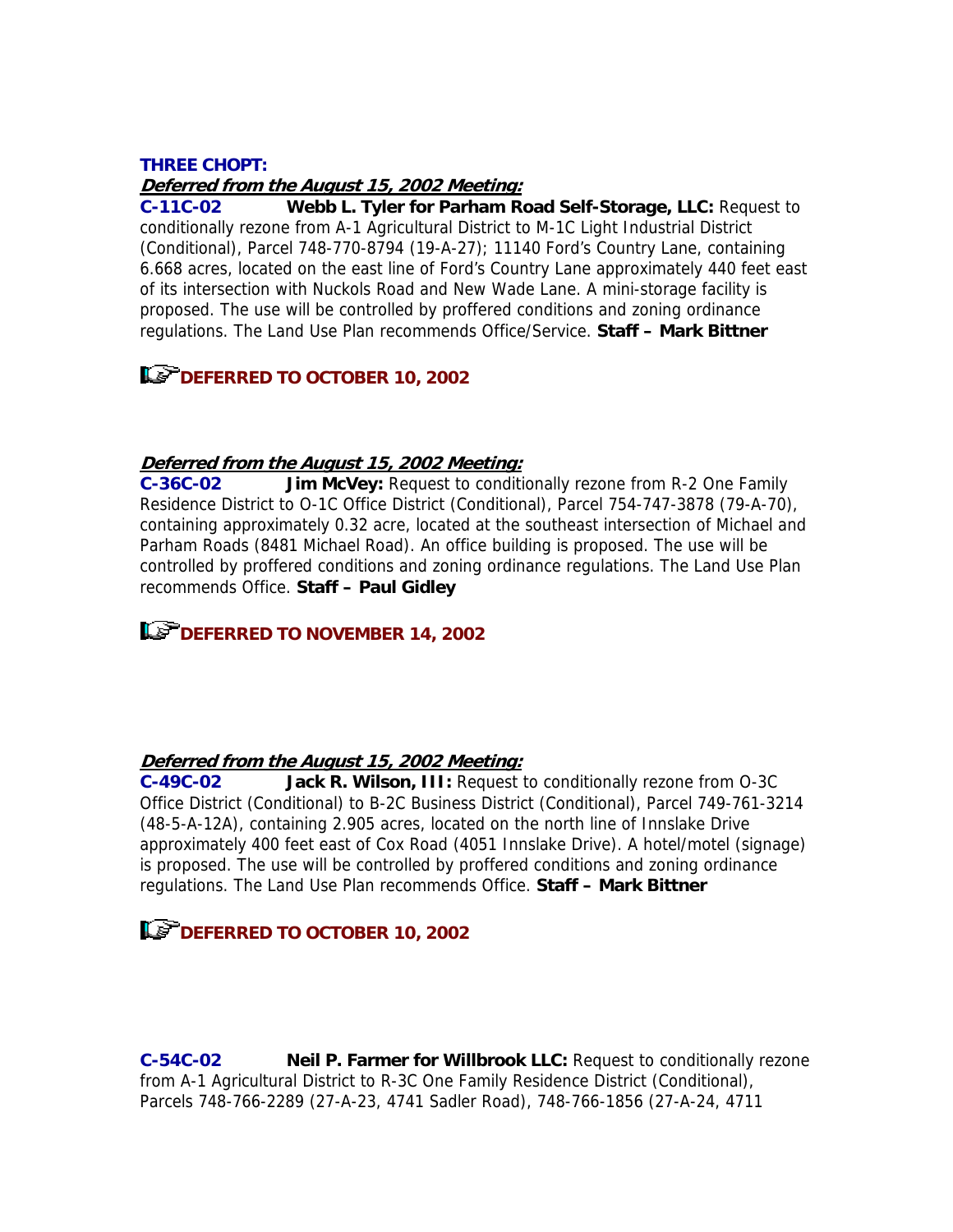Sadler Road), 747-766-9196 (27-A-25, 4729 Sadler Road), and 748-767-3704 (28-A-31), containing approximately 18.6 acres, located on the southeast line of Sadler Road at Trexler Road. A single family residential development is proposed. The applicant has proffered to develop no more than thirty-three (33) lots on the property. The Land Use Plan recommends Suburban Residential 1, 1.0 to 2.4 units net density per acre. **Staff – Mark Bittner**

## **LET DEFERRED TO OCTOBER 10, 2002**

**C-55C-02 Dr. P. Brad Zubowsky:** Request to conditionally rezone from O-1C Office District (Conditional) to B-1C Business District (Conditional), Parcel 736-774-2105 (9-A-36C), containing 1.492 acres, located at the northeast intersection of Pouncey Tract (State Route 271) and Nuckols Roads. A veterinary hospital is proposed. The use will be controlled by proffered conditions and zoning ordinance regulations. The Land Use Plan recommends Suburban Residential 1, 1.0 to 2.4 units net density per acre. **Staff – Jean Moore**

## **LET DEFERRED TO OCTOBER 10, 2002**

**C-56C-02 James D. Thornton for K. Douglass Moyers:** Request to conditionally rezone from A-1 Agricultural District to B-3C Business District (Conditional), part of Parcel 746-761-5525 (47-A-8, 11044 W. Broad Street), containing approximately 3.8± acres, located at the southeast intersection of Sadler and Old Sadler Roads. Automobile inspection, storage, and auctions, and employee parking are proposed. The use will be controlled by proffered conditions and zoning ordinance regulations. The Land Use Plan recommends Commercial Concentration. **Staff – Paul Gidley**

# **LS** APPROVED

#### **VARINA:**

### **Deferred from the August 15, 2002 Meeting:**

**C-28C-02 Laraine Isaac for William D. Godsey:** Request to conditionally rezone from M-1 Light Industrial District to M-2C General Industrial District (Conditional) and C-1 Conservation District, part of Parcel 817-721-5981 (154-A-30C), containing 60.696 acres, located on the north line of Oakley's Lane approximately 94 feet east of